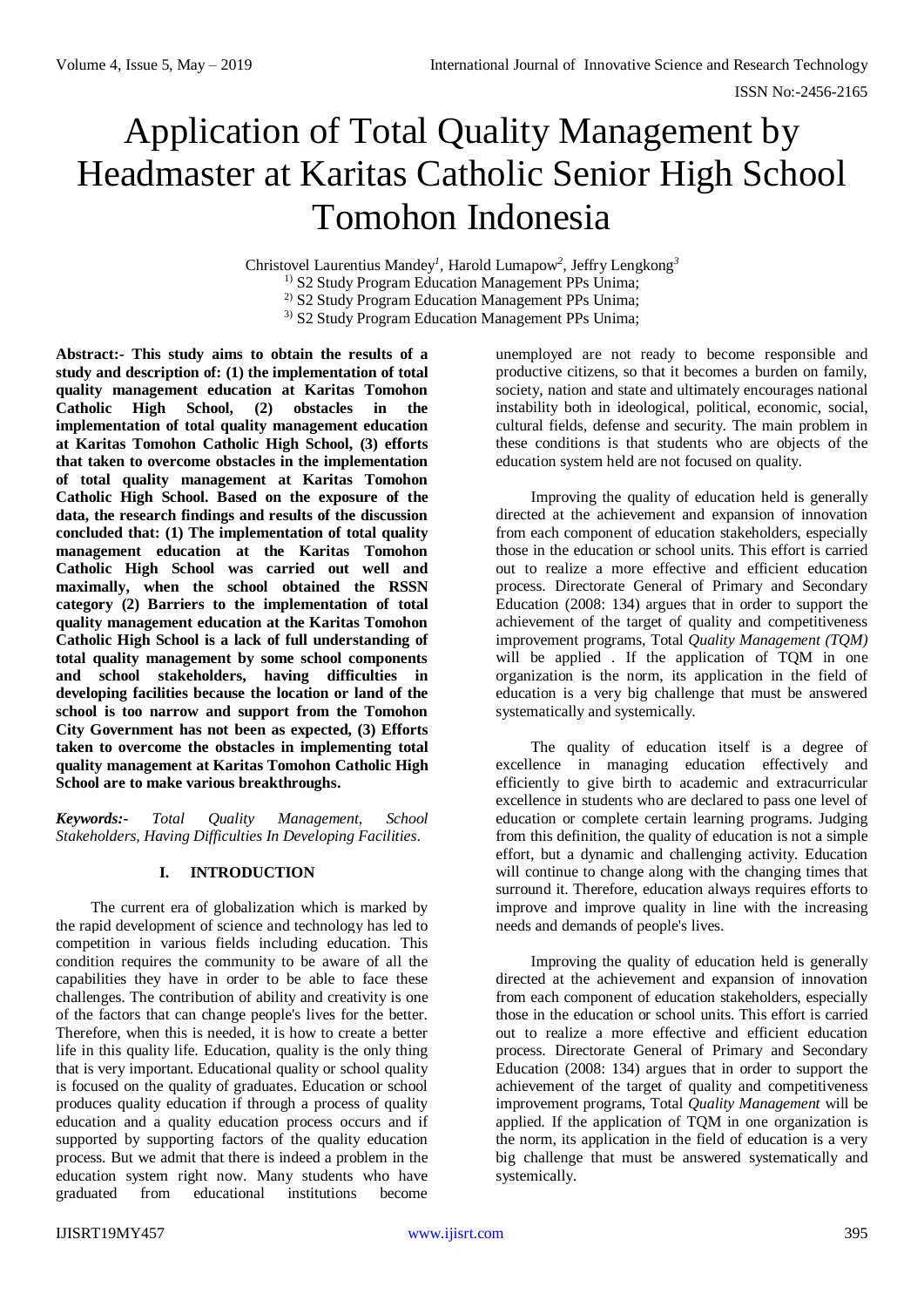ISSN No:-2456-2165

With regard to Total Quality Management which is often called *Total Quality Management* in education is a concept and method that requires commitment and involvement of education management and all organizations in the management of educational institutions to fulfill customer desires or satisfaction consistently. In Total Quality Management, not only is management responsible for fulfilling customer desires, but also the active role of all members in the organization to improve the quality of products or services produced.

The process of getting a quality school is total, then the principal, school committee, teachers, staff, students and the school community must have an obsession and commitment to quality, namely quality education. Having a vision and mission of quality that is focused on meeting the needs and expectations of its customers, both internal customers, such as: teachers and staff as well as external customers such as: students, parents, community, government, advanced education and the business world.

Karitas Tomohon Catholic High School also has adequate facilities and infrastructure including a complete computer room, multimedia room, physics laboratory, Chemistry laboratory. This school has also implemented Information and Communication Technology based learning. Most of the teachers in this school are quite professional, where 80% of teachers are undergraduate qualified and 20% are master-qualified and 30% of teachers in this school are certified as professional teachers. This school has academic achievements to be proud of. This can be seen through academic competitions such as science olympiad such as physics, chemistry, biology, mathematics and computer olympiad. The students of this school often win at the city and provincial level. Karitas Tomohon Catholic High School has been accredited in May 2016 with the title A (Very Good). SSR Supervision and Evaluation has been carried out in 2018 with the results: Ready for SKM/SSN. To manage and develop schools with students who have intellectual abilities above average and can compete not only at the local level but also at the national level even at the global level, of course total quality management is needed to manage all aspects of education as a whole and total. From the observations of the researchers, there are still constraints related to total quality management, including there are still teachers who are not professional, and lack of funds to finance various excellent programs and incomplete infrastructure that are usually used to improve the quality of education in a school superior.

Based on the description stated earlier, the researcher is interested in conducting research with the title: "Implementation of Total Quality Management at Karitas Tomohon Catholic High School".

#### **II. FORMULATION OF THE PROBLEM**

- $\triangleright$  How is the implementation of total quality management education at Karitas Tomohon Catholic High School?
- $\triangleright$  What are the obstacles in implementing total quality management education at Karitas Tomohon Catholic High School?
- $\triangleright$  What are the efforts taken to overcome the obstacles in implementing total quality management at Karitas Tomohon Catholic High School?

# **III. BENEFITS OF RESEARCH**

#### *A. Theoretical Benefits*

The various theoretical concepts, thoughts and ideas put forward and the results obtained from this study can contribute to the development of educational science in general, especially the development of the science of education management in the aspect of implementing total quality management education in order to sustain, improve and develop school quality on an ongoing basis.

## *B. Practical Benefits*

- $\triangleright$  Provide input to educational institutions, especially schools, on the implementation of total quality management in education in order to improve and develop the quality of schools on an ongoing basis.
- > Allowing further research by other researchers to further explore and develop the problems studied.

# **IV. RESEARCH METHOD**

The method used in this study is qualitative research methods, namely research methods that are based on the philosophy of *postpositivism*, used to examine natural object conditions, where researchers are key instruments, *purposive* and *snowball sampling* , data collection techniques with triangulation , data analysis is inductive / qualitative, and the results of qualitative research emphasize more meaning than generalization (Sugiyono, 2009: 15). This study covers human and non-human data sources. Sources of data sourced from humans (informants), namely: (1) Head Master, (2) Teacher, (3) School Committee. At Karitas Tomohon Catholic High School. Sources of data originating from non-humans, namely in the form of documents or written records that have to do with the focus of research. The data used in this study are descriptive data, documents, *field notes* and interviews with informants. The researcher is the main instrument in data collection. The main data sources in the study are people's words, real conditions, and information that the researcher obtained through interviews with school principals, teacher representatives, administrative staff representatives, student representatives, and data obtained through observation and documentation both as main data as well as supporting data.

The location of this study was at the Karitas Tomohon Catholic High School. This research takes place from December 2018 to March 2019. Testing the validity of the data in this study follows opinions or thoughts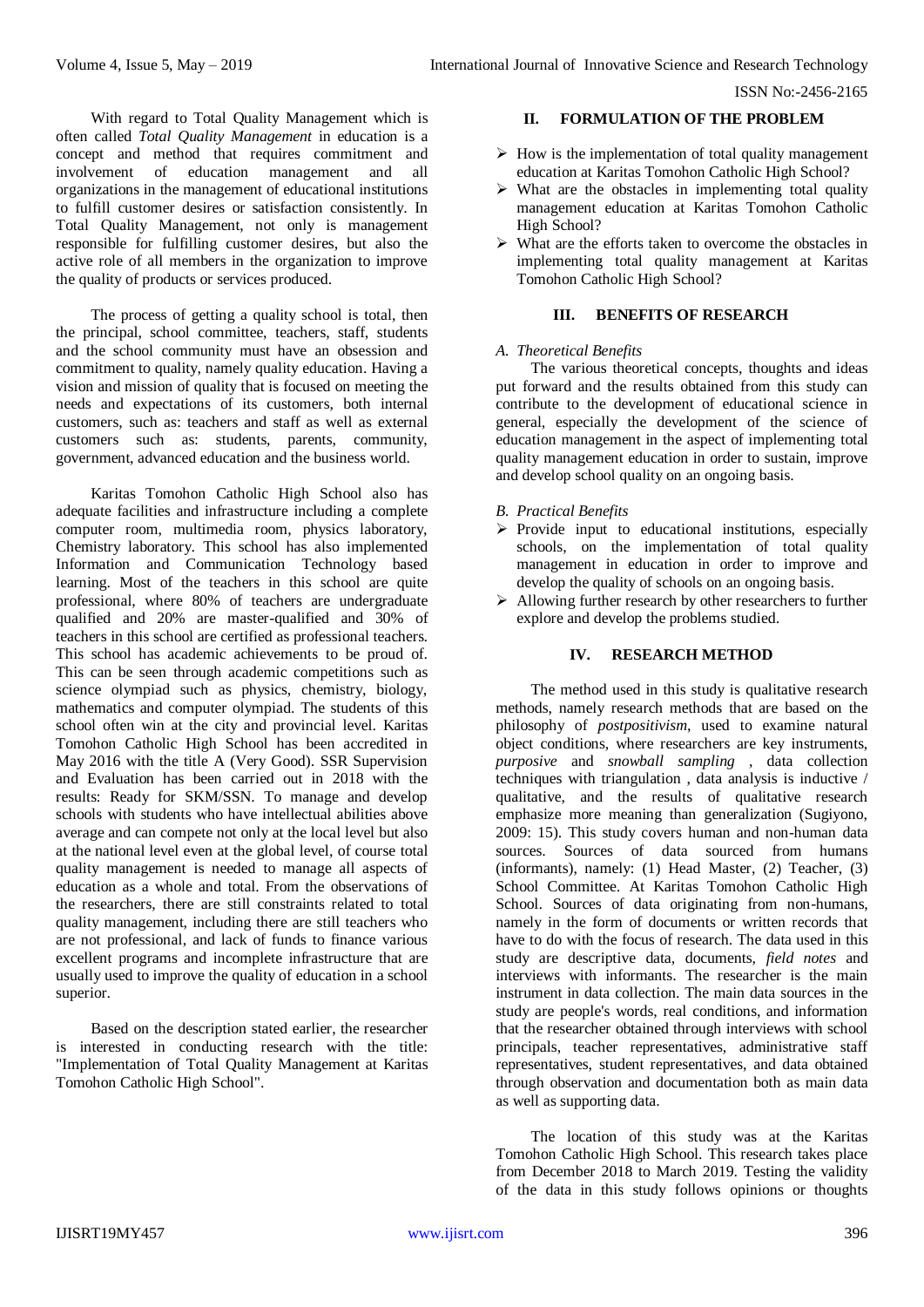#### ISSN No:-2456-2165

Sugiyono (2011: 366) about a qualitative approach which includes: ( 1) Test of *credibility* Trust in the data from qualitative research is carried out by extending observations, increasing perseverance in research, triangulation, negative case analysis and member check. This activity aims to prove what is observed by researchers in accordance with what actually exists in the world of reality and in accordance with what actually happened, (2) Test of *transferability* In this case the researcher must provide reports as carefully as possible and detailed, clear, systematic, so that readers understand complete results of the study so that it can be accepted , ( 3) Test *dependability* This test is done by conducting an audit of the entire research process. This method is carried out to assess whether the research process takes place in accordance with research procedures, ( 4) *Confirmability* test This test has been carried out by testing the results of research, related to the research process carried out, this study has met the *confirmation* standard . In this study, don't let the process not exist, but the results are there.

Data analysis. carried out throughout the research process namely analysis during data collection and analysis after data is collected .

#### **V. RESULT OF RESEARCH**

# *Total Quality Management Planning by the Head of the Karitas Tomohon High School*

Based on observations, documentation and interview studies it turns out that the planning process was carried out before the implementation of total quality management at Karitas Tomohon Catholic High School, in the annual school program the data related to total quality management planning was prepared based on 8 (eight) national education standards which included content standards , process standards, graduation competency standards, standards of educators and education personnel, standards of facilities and infrastructure, management standards, financing standards and assessment standards.

## *Total Quality Management Implementation by the Head of the Karitas Tomohon High School*

Based on the results of observations, documentation studies and interviews, the overall implementation of total quality management at Karitas Tomohon Catholic High School refers to the national education standard 8 indicators which include content standards, process standards, graduation competency standards, educator standards and education staff, facilities and infrastructure standards, management standards, financing standards and educational assessment standards.

Related to the implementation of total quality management based on 8 national education standards starting with the content standard, the curriculum development at the education unit level uses the guidelines compiled by the BSNP. The curriculum is made by considering the characteristics of the region, the social needs of the community, cultural conditions, the age of students, and learning needs. The curriculum has shown the

existence of time allocations, remedial program plans, and enrichment for students. The school provides guidance and counseling services to meet the personal development needs of students. The school provides extracurricular activities to meet the personal development needs of students. The syllabus is relevant / relevant to the standard. RPP is designed to achieve effective learning and in accordance with the needs of students. Learning resources can be obtained easily and used appropriately. Learning is carried out using methods that are interactive, inspiring, fun, creative, challenging and motivating students. Supervision and Evaluation The Learning Process is carried out regularly and continuously.

The syllabus is relevant / relevant to the standard. RPP is designed to achieve effective learning and in accordance with the needs of students. Learning resources can be obtained easily and used appropriately. Learning is carried out using methods that are interactive, inspiring, fun, creative, challenging and motivating students. Supervision and Evaluation The Learning Process is carried out regularly and continuously. Students can achieve the expected academic targets. Learners can develop their full potential as members of the community. Fulfillment of the number of educators and education personnel is sufficient. The qualifications of educators and education personnel are adequate. The competence of educators and education personnel is adequate. The researcher interviewed several informants to ask about the implementation of standards for Educators and Education Personnel. Furthermore, from meeting the standards of facilities and infrastructure, school facilities are adequate and the school is in a wellmaintained and good condition. Furthermore, from the fulfillment of management standards the performance of school management is based on teamwork and strong partnerships with a clear and well-known vision and mission by all parties. The school work plan includes clear objectives for a continuous improvement and improvement program that is well socialized. School Development Plans/School Work Plans have an impact on improving learning outcomes. Reliable and valid data collection and use. Providing support for professional development opportunities for educators and education staff. Society takes part in school life. Financial planning schools according to standards. School efforts to obtain additional financial support. Schools guarantee equal access. The researcher interviewed several informants to ask about the implementation of the Financing standard. The grading system is designed to assess students in both academic and non-academic fields. Assessment has an impact on the learning process. Parents of students are involved in their child's learning process. Karitas Tomohon Catholic High School has endeavored to provide maximum service to both internal and external customers. Through observation and documentation studies at Karitas Tomohon Catholic High School, it appears that so many achievements have been achieved by students and teachers in the academic and non-academic fields.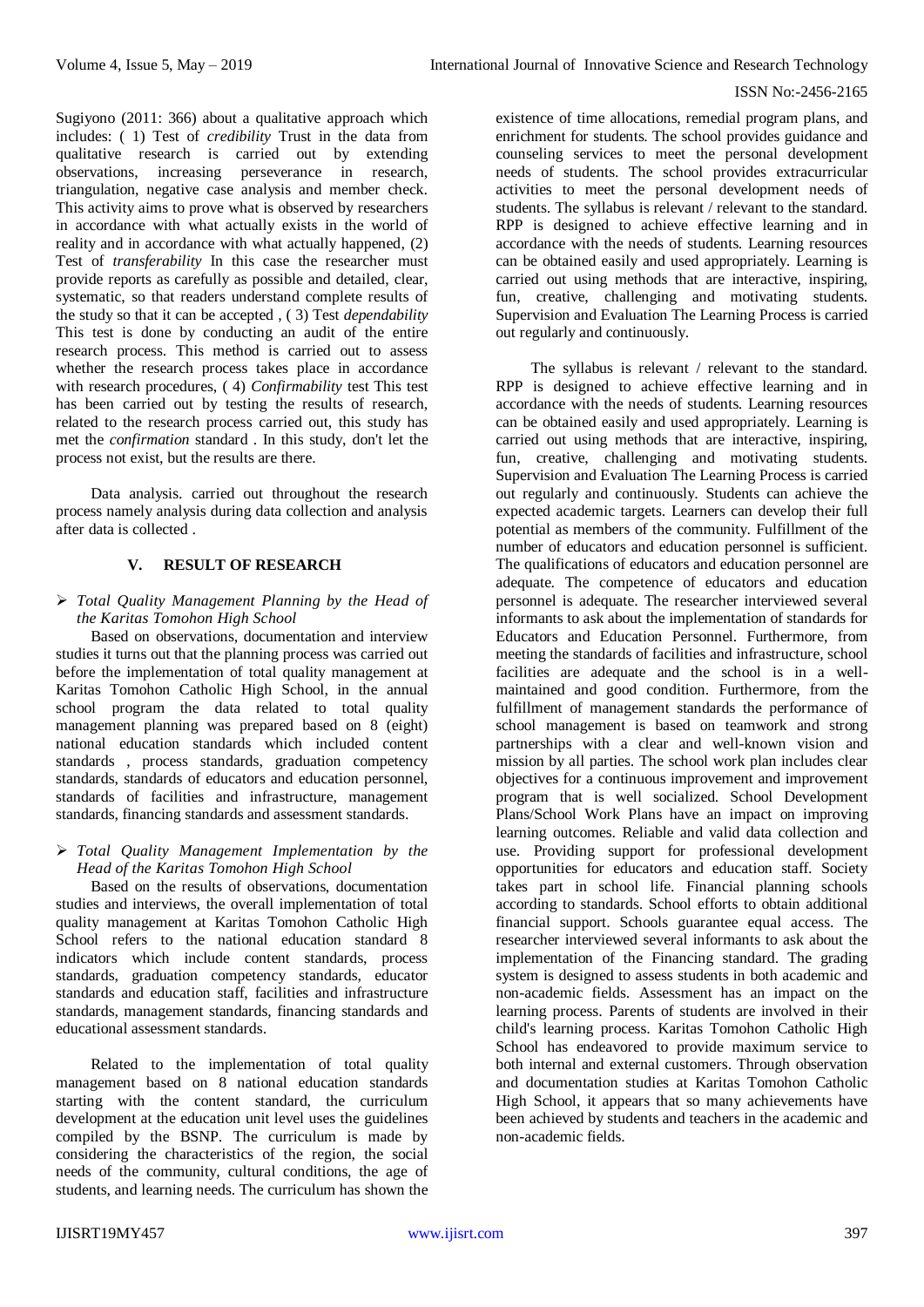ISSN No:-2456-2165

# *Factors that Hinder Total Quality Management by the Principal of the Karitas Tomohon High School*

Implementation of total quality management at Karitas Tomohon Catholic High School faced with three obstacles, namely (1) facilities and infrastructure are inadequate (2) management of the renop strategic plan is not timely and (3) at school. The first obstacle faced in the implementation of supervision was because the facilities and infrastructure were inadequate , thus affecting the application of quality. Related to the benchmark or reference used by Karitas Tomohon Catholic High School in total quality management, which is based on 8 national education standards, it turns out that there is an indicator component of the national education standard that is experiencing obstacles.

Constraints that are directly related to the teacher are also related to the work ethic problem. There are still teachers who do not make preparations in teaching as to what some teachers do. As a result, it has an impact on learning qualifications where learning is carried out just to meet the demands of the curriculum. the results spread to students, namely students less interested and motivated to take part in learning. In fact, the main responsibility as a teacher creates an active, creative and pleasant atmosphere. Apart from that, there are certain teachers who are less open and have difficulty receiving input from the principal, moreover the teacher is already senior. The teacher considers what he did right according to years of experience.

Based on the constraints described above, it causes the implementation of total quality management not fully optimal. This is indicated by not all teachers carry out their professional responsibilities properly.

## *Efforts to Overcome Obstacles in Implementing Academic Supervision*

Based on observations, interviews and documentation studies, each school faced with obstacles, the school will strive to overcome problems that become obstacles or constraints. There was a follow-up that was attempted to solve the problem. Likewise, the Karitas Tomohon Catholic High School when faced with various obstacles in the application of MMT. Constraints in the implementation of the lack of available media and learning resources that are often complained by teachers are overcome by involving parents of students through the committee to procure media and learning resources and to utilize the use of BOS funds in a directed manner.

Overcoming obstacles related to teachers, principals involve teachers in formulating solutions to overcome obstacles to supervision. This has an impact on building good relations between the teacher and the principal. Not only the principal as the person in charge of implementing total quality management who seeks to overcome any obstacles in the application of MMT at the Karitas Tomohon Catholic High School, but other components such as teachers, staff, school committees and students also strive to overcome any obstacles

#### **VI. CONCLUSION**

Based on the research findings according to the formulation of the problem and the purpose of the study, the conclusions of this study can be formulated as follows:

- 1. The implementation of Total Quality Management at the Karitas Tomohon Catholic High School has been carried out by involving all components of education stakeholders in the school and technically carried out by the School Development Team (TPS) by following the stages according to management functions, namely: Planning, Organizing Implementation, Monitoring and Evaluation. The reference for education quality standards in MMT is the components and indicators of 8 (eight) national education standards.
- 2. The obstacles encountered in implementing Total Quality Management at the Karitas Tomohon Catholic High School are: Lack of full understanding of Total Quality Management by some school components and school stakeholders. In relation to obstacles based on the quality standard reference, Karitas Tomohon Catholic High School has weaknesses and constraints on the components and standard indicators of infrastructure facilities, namely the lack of buildings for the Science (Biology) laboratory and the Language Laboratory and the narrow land / school location (inadequate).
- 3. The efforts taken to overcome the obstacles in the application of MMT to the Karitas Tomohon Catholic High School are to make various breakthroughs, among others, to provide an understanding to all components of the school and the educational stakeholders in schools about the importance of schools as service units that are expected to provide satisfaction to all customers, in relation with the lack of buildings for the laboratory, the science (Biology) laboratory uses classrooms and language laboratories using multimedia space. Furthermore, to establish cooperation and partnership with the Tomohon city government and related institutions / agencies to support the improvement of the quality of education at the Karitas Tomohon Catholic High School.

Based on the findings in this study and the formulation of the conclusions of the study, the researchers gave the following suggestions:

- 1. In the application of MMT to the Karitas Tomohon Catholic High School to keep and always carry out continuous improvement and quality improvement step by step by involving all components of education stakeholders who are technically carried out by the school Development Team by paying attention to the stages in accordance with management functions so that they are achieved with reference to eight National Education Standards.
- 2. In order for the school to get around the factors that are obstacles to the implementation of total quality management by collaborating with the Tomohon city government, Alumni and the National Education Office to get assistance such as Block Grant in the procurement